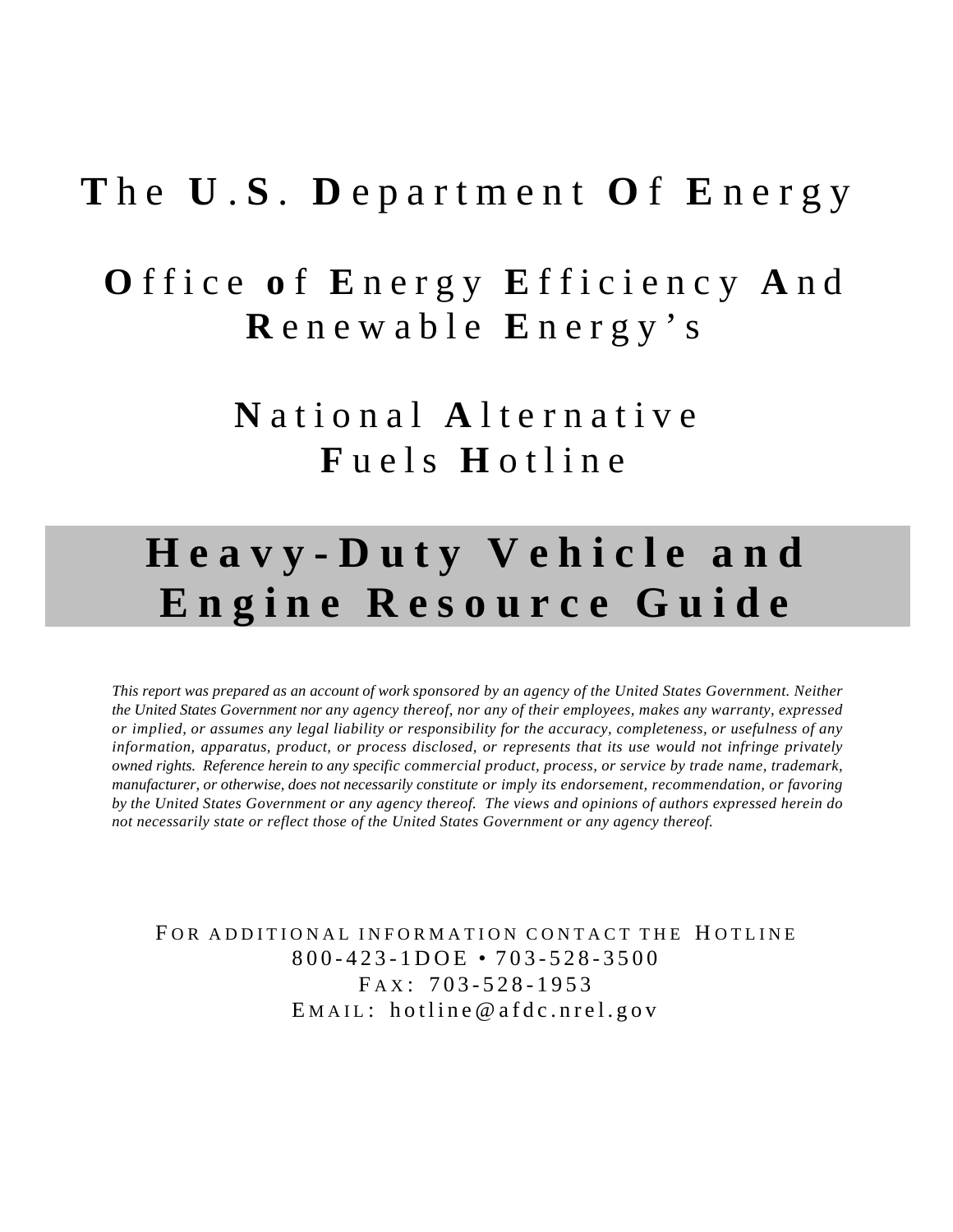## **Introduction**

Engine manufacturers are moving forward when it comes to alternative fuel engine technology. This model year (MY96), heavy-duty engine manufacturers are offering a number of natural gas models with additional models nearing production. Electric vehicle manufacturers have several products available with new models nearing completion. Although Caterpillar is the only manufacturer offering propane as a fuel option, Detroit Diesel Corp. (DDC) will be demonstrating a prototype model in 1996, and Cummins will release a model within MY96. Many manufacturers are offering natural gas engines in response to California Air Resource Board's strict bus emission standards which are effective MY96.

 Caterpillar, Cummins and DDC already have dedicated natural gas models that meet the proposed federal emission standards set for year 2004 *.* All the manufacturers providing natural gas options are surpassing the 1996 federal emissions standards.

Likewise, the electric and fuel cell buses are receiving considerable publicity for their ability to eliminate tons of toxic air emissions. Although these two fuel systems are considerably more expensive, several transit agencies are purchasing zero emission demonstration vehicles with the anticipation that the technology will become more economical as technology evolves and infrastructure grows.

Although production seems to centering around natural gas and electric engines, there is a mounting demand to place propane medium and heavy-duty vehicles on the road. The Propane Vehicle Council, the National Propane Gas Association and several other organizations agreed to cost-share much of the heavy-duty propane engine developments. Caterpillar is currently offering a propane version of its G3306 engine family. Cummins anticipates selling its B5.9G Series with a propane option by late MY96. DDC has a demonstration model in operation and has not yet announced when it will be offered.

DDC discontinued offering its 6V-92TA which can run on methanol or ethanol. Although the engine could meet future standards, there has not been any demand due to high fuel cost. According to several representatives of the alcohol fuels industry, future heavy-duty alcohol fuel applications may come in the form of fuel cells, similar to the bus system designed by Georgetown University.

Other alternative fuels, such as biodiesel and di-methyl ether, are currently being tested in heavy duty engines. Recently, the U.S. Department of Energy proposed defining biodiesel (nonblended) as an alternative fuel under the Energy Policy Act, furthering the recognition of biodiesel as an alternative fuel.

For more information, please contact the National Alternative Fuels Hotline at 800-423- 1DOE.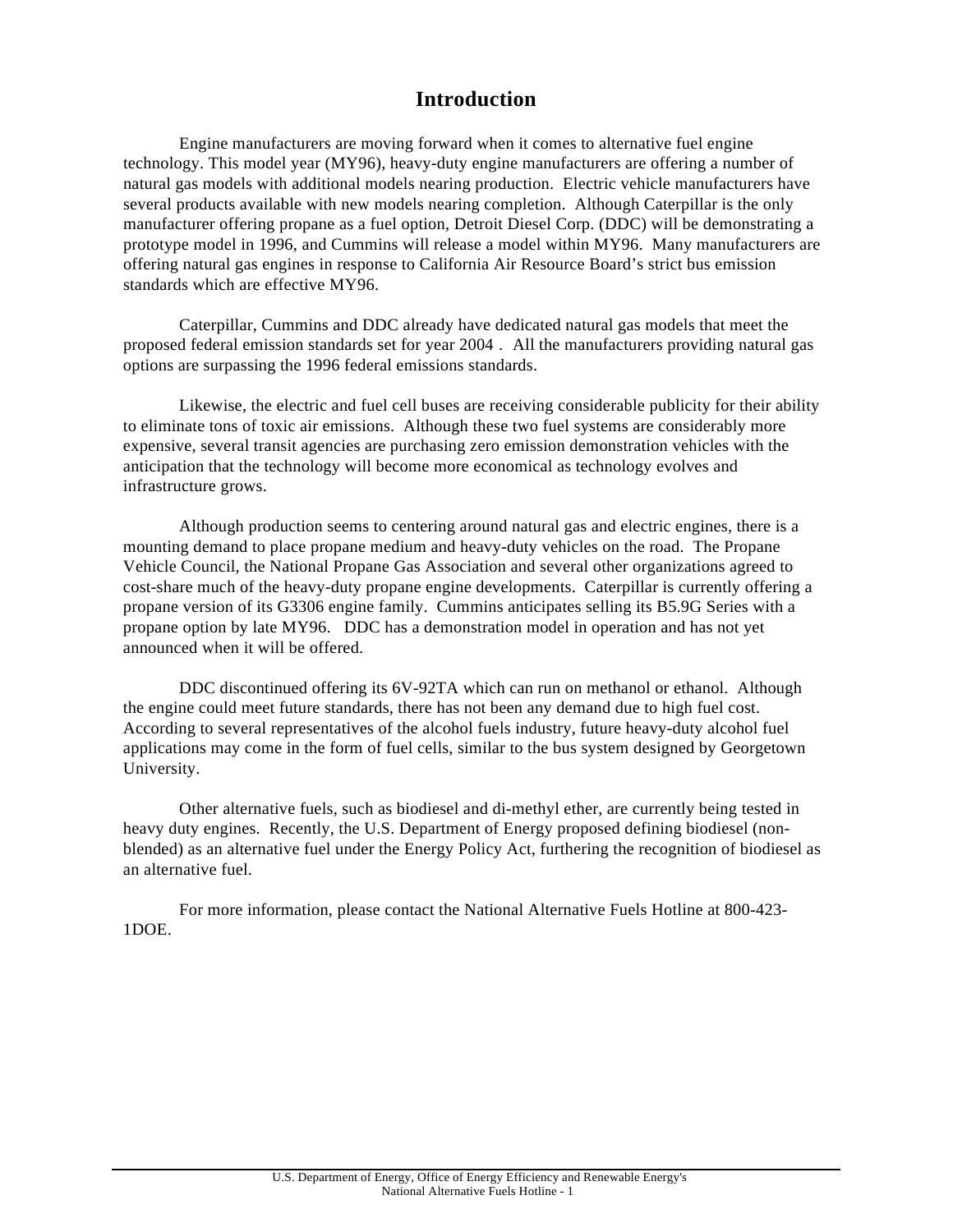| <b>Standard</b>                               | <b>NMHC</b> | $\frac{1}{2}$ and $\frac{1}{2}$ . Employed button as $\frac{1}{2}$ on $\frac{1}{2}$ in $\frac{1}{2}$<br>CO | <b>NOx</b> | <b>PM</b> |
|-----------------------------------------------|-------------|------------------------------------------------------------------------------------------------------------|------------|-----------|
|                                               |             |                                                                                                            |            |           |
| 1996 CARB Bus                                 | 1.2         | 15.5                                                                                                       | 4.0        | 0.05      |
| <b>1996 CARB Truck</b>                        | 1.2         | 15.5                                                                                                       | 5.0        | 0.10      |
| 1994-7 EPA Diesel                             | 1.3         | 15.5                                                                                                       | 5.0        | 0.10      |
| 1998 EPA Diesel                               | 1.3         | 15.5                                                                                                       | 4.0        | 0.10      |
| <b>1996 EPA Bus</b>                           | 1.3         | 15.5                                                                                                       | 5.0        | 0.05      |
| 1998 EPA Bus                                  | 1.3         | 15.5                                                                                                       | 4.0        | 0.05      |
| 2004 EPA Proposed                             | 1.3         | 15.5                                                                                                       | 2.0        | 0.05      |
| <b>2004 EPA, CARB,</b><br><b>OEM Option A</b> | $\ast$      | 15.5                                                                                                       | $2.4*$     | 0.05      |
| 2004 EPA, CARB,<br><b>OEM Option B</b>        | $0.5**$     | 15.5                                                                                                       | $2.0**$    | 0.05      |

**Table 1. Emission Standards (g/bhp-hr)**

\* HC (NMHC) + NOx combind standard.

\*\* NMHC + NOx combined standard and a NMHC cap of  $0.5$  g/bhp-hr.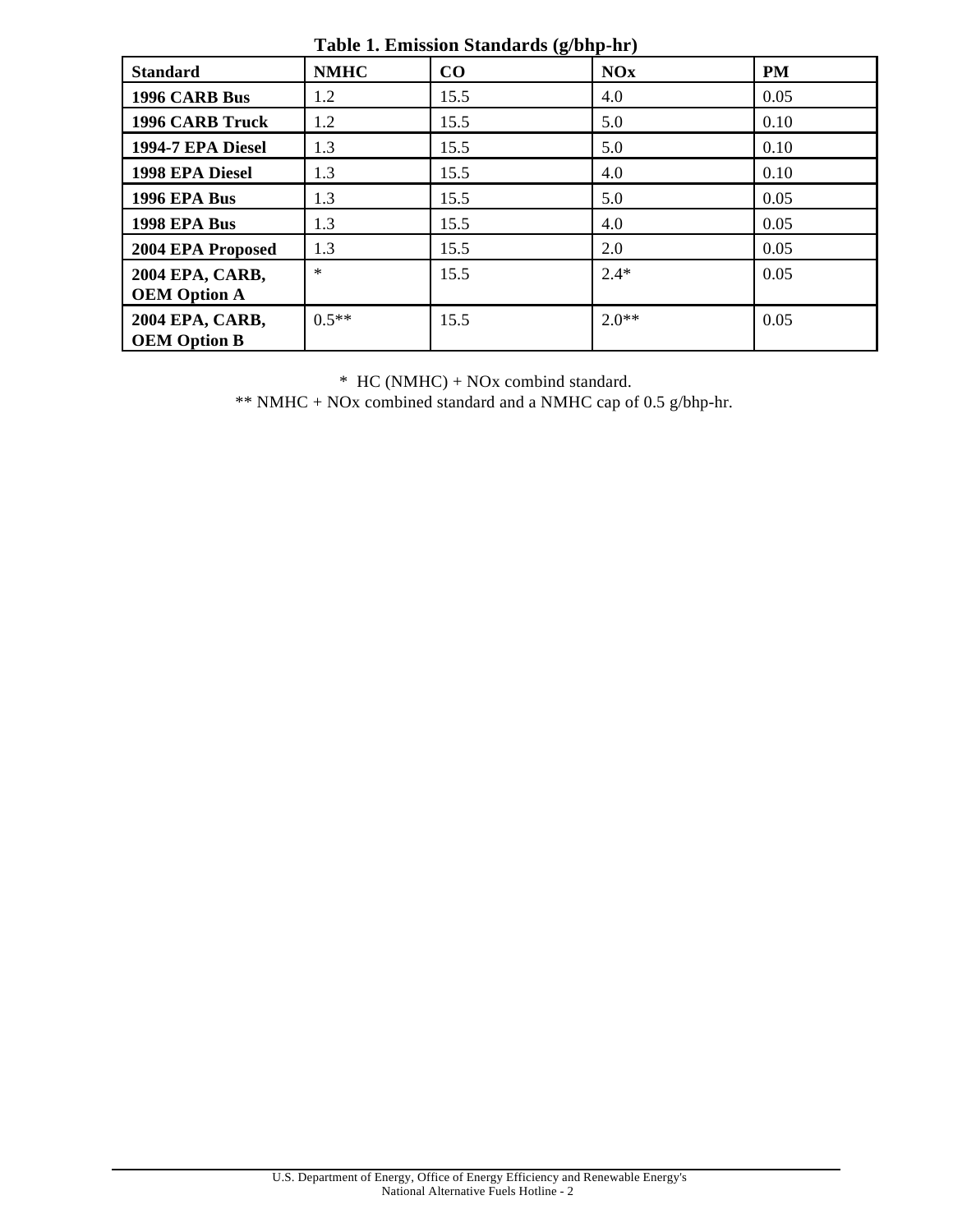## **Table 2** *Heavy and Medium Duty Natural Gas Vehicles*

(available or nearing development)

\*Vehicle range is determined by fuel tank size, driving patterns, and geographic/weather conditions (@=average)

| <b>Vehicle Type</b>    | <b>OEM/Model</b>                                                                                                          | <b>Engine Used</b>                                                 | Range*      | <b>Availability</b>                  |
|------------------------|---------------------------------------------------------------------------------------------------------------------------|--------------------------------------------------------------------|-------------|--------------------------------------|
| Medium Duty Truck      | Ottawa, YT-50                                                                                                             | Cummins 5.9L                                                       | 8hours      | 1996                                 |
| Medium Duty Truck      | Freightliner, FL50, FL60, FL70                                                                                            | Cummins 5.9L                                                       | N/A         | 1996                                 |
| Medium Duty Truck      | Kenworth, T300                                                                                                            | Cummins 8.3L                                                       | N/A         | <b>Late 1996</b>                     |
| Medium Duty Truck      | Ford F-700                                                                                                                | Ford 7-liter V-8 (LPG)<br>Cummins 8.3L                             | N/A         | 1996                                 |
| Heavy Truck            | Kenworth, T8000                                                                                                           | Cummins L10                                                        | $2 - 300@$  | 1996                                 |
| Heavy Truck            | Peterbilt, 320                                                                                                            | Cummins L10 (LNG)                                                  | N/A         | 1996                                 |
| Heavy Truck            | Volvo GM                                                                                                                  | Cummins L10                                                        | N/A         | TBD                                  |
| Heavy Truck            | Freightliner                                                                                                              | Cummins L10                                                        | N/A         | TBD                                  |
| Heavy Truck            | Ford, 8000                                                                                                                | Cummins 8.3L                                                       | N/A         | 1996                                 |
| <b>Heavy Truck</b>     | Western Star, 4964S                                                                                                       | Caterpillar 3306 (LPG)<br>Cummins L10                              | $2 - 300$ @ | 1996<br>N/A                          |
| Heavy Truck            | Navistar, 8000 Series                                                                                                     | T-444NG<br>Detroit Diesel 30G                                      | N/A         | (Prototype)                          |
| Locomotive             | Morrison Knudson                                                                                                          | Caterpillar 3516                                                   | N/A         | (In Development)                     |
| Refuse Hauler          | Volvo-GM, WXLL64                                                                                                          | Cummins L-10                                                       | N/A         | Available in 1996                    |
| Refuse Hauler          | Crane Carrier Co., LET                                                                                                    | Cummins L-10                                                       | N/A         | 1996                                 |
| Refuse Hauler          | Peterbilt, 320                                                                                                            | Cummins L-10                                                       | N/A         | 1996                                 |
| Refuse Hauler          | Mack Trucks, Inc.                                                                                                         | Mack E-7 12L (LNG)                                                 | $\rm N/A$   | (In Development)                     |
| School Bus             | Blue Bird TC/2000 FE (front engine)<br>TC/2000 RE (rear engine) All American FE &<br>RE CV200 FE                          | Hercules 5.6L<br>John Deere 8.1L<br>Cummins 5.9L<br><b>GM 7.0L</b> | N/A         | N/A                                  |
| School Bus             | Carpenter, Counselor                                                                                                      | Hercules 5.6L                                                      | N/A         | N/A                                  |
| School Bus             | Navistar International 3800-218", 254" and<br>276" wheelbase                                                              | T-444 N.G.                                                         | N/A         | (Prototype)                          |
| School Bus             | Thomas Built Saf-T-Liner MVP                                                                                              | Cummins 5.9L, 8.3L                                                 | $2 - 300@$  | 1996                                 |
| School Bus             | Matthews-upfits $10$ yr. + Navistar Chassis-<br>254/Conventional wheelbase to Vista cowl-<br>Natural Gas. New Thomas body | Hercules 5.6L<br>Cummins 5.9L                                      | 225 @       | 1996                                 |
| Step Van               | Freightliner Custom, MT-10NG, MT-12NG,<br>MT-13NG, MT-14-19NG                                                             | Cummins, B5.9G                                                     | $\rm N/A$   | Available in 1996                    |
| Step Van               | Oshkosh Truck Corp. MT-10NG, MT-12NG,<br>MT-13NG, MT-14-19NG                                                              | Hercules 3.7L<br>Cummins 5.9 L                                     | N/A         | (In Development)<br>(In Development) |
| <b>Spotting Truck</b>  | SISU USA, Inc. TT100                                                                                                      | Hercules 5.6L,<br>Cummins 5.9L                                     | N/A         | 1996                                 |
| Shuttle Trolley        | Specialty Vehicle Manufacturing 3000T, 3000<br>Deluxe, 2000 Tow Motor Tug                                                 | Cummins 5.9L<br>Hercules 5.6L                                      | N/A         | 1996                                 |
| <b>Street Sweeper</b>  | Athey M9C/Mobile                                                                                                          | Hercules 5.6L;<br>Detroit Diesel 30G                               | N/A         | N/A                                  |
| <b>Transit Shuttle</b> | <b>GC-II Pacer Sentry</b>                                                                                                 | <b>460 CID</b><br>GM 7.4L 454 CID                                  | N/A         | N/A                                  |
| <b>Transit Shuttle</b> | Metrotrans Corp. 29' and 35' Eurotrans                                                                                    | Hercules 5.6L                                                      | $\rm N/A$   | 1996                                 |
| <b>Transit Shuttle</b> | Spartan Motors, Low Floor                                                                                                 | Cummins, B5.9                                                      | $\rm N/A$   | 1996 (prototype)                     |
| <b>Transit Shuttle</b> | North American Transit 29" 71/2" Unique<br>Design Transit Vehicle (UDTV)                                                  | Hercules 5.6L                                                      | N/A         | 1996                                 |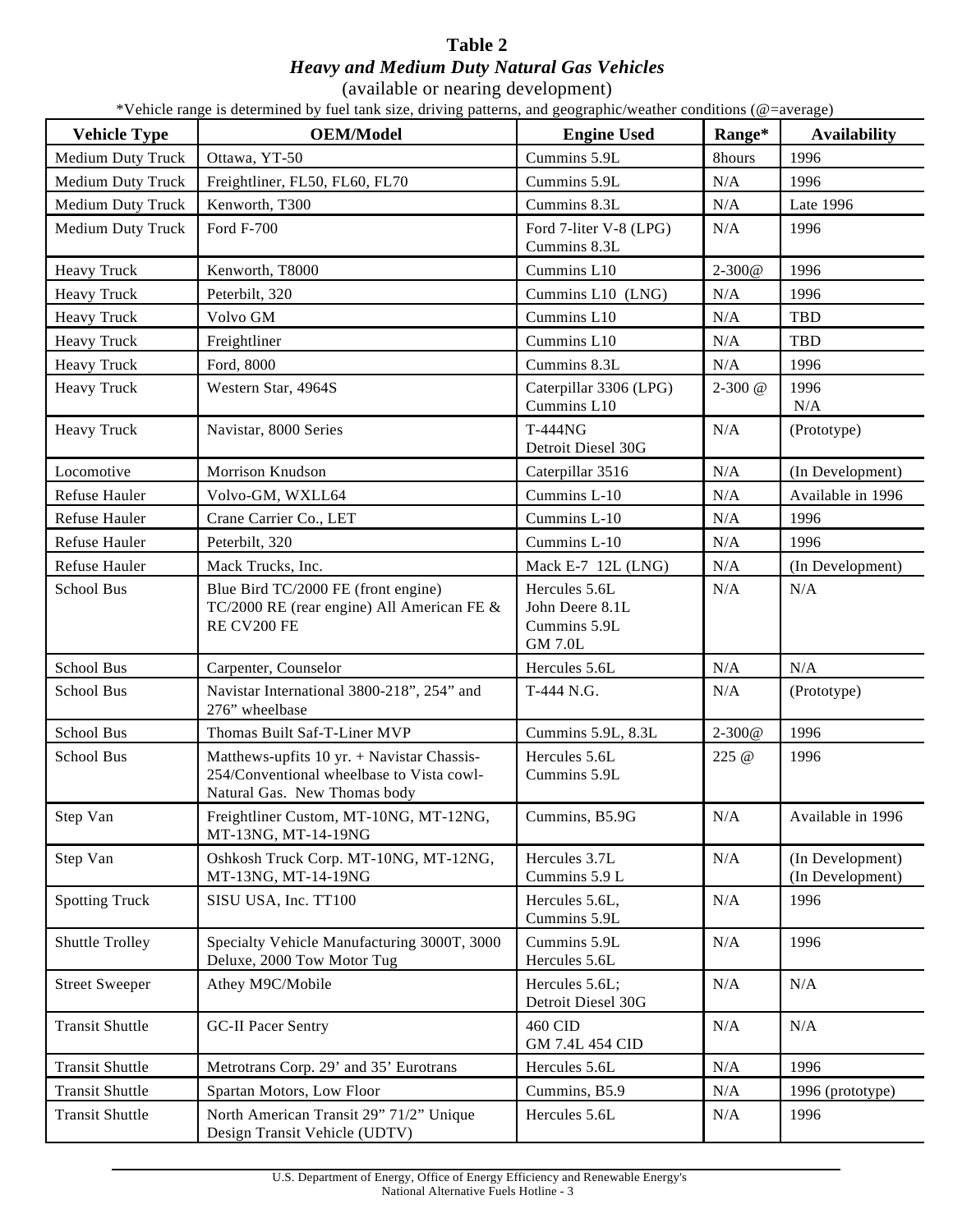| <b>Vehicle Type</b>                     | <b>OEM/Model</b>                                                                                            | <b>Engine Used</b>                   | Range*              | <b>Availability</b> |
|-----------------------------------------|-------------------------------------------------------------------------------------------------------------|--------------------------------------|---------------------|---------------------|
| Transit                                 | American Ikarus, Inc.<br>Ikarus 416/LNG 436/LNG Articulated                                                 | Cummins L-10<br>Detroit Diesel S-50G | N/A                 | 1996                |
| Transit $(1)$                           | Orion Bus Company<br>Orion 5/CNG (30', 35' &40')<br>Orion 2/CNG 26' Para-transit, handicapped<br>accessible | Cummins L-10<br>Detroit Diesel 50G   | 200@                | 1996                |
| Transit $(1)$                           | <b>Flxible Corporation METRO</b>                                                                            | Cummins L-10<br>Detroit Diesel 50G   | 350-400<br>$\omega$ | 1996                |
| $(1)$ = equipped with particulate traps | Source: Gas Research Institute, supplemented by the National Alternative Fuels Hotline                      |                                      |                     |                     |

| <b>Vehicle Type</b> | <b>OEM/Model</b>                                              | <b>Propulsion System</b>                                                | <b>Batteries</b>                                  | <b>Availability</b> |
|---------------------|---------------------------------------------------------------|-------------------------------------------------------------------------|---------------------------------------------------|---------------------|
| <b>School Bus</b>   | APS System                                                    | N/A                                                                     | N/A                                               | <b>TBA</b>          |
| <b>School Bus</b>   | Thomas Built Buses, Inc.                                      | <b>Hughes Power Control</b><br>System                                   | Sealed Lead Acid, 320<br>volts                    | 1996                |
| <b>School Bus</b>   | Blue Bird Corp.                                               | Westinghouse                                                            | <b>GNB</b> Lead Acid                              | 1996                |
| <b>Transit Bus</b>  | U.S. Electricar                                               | Advanced DC motors                                                      | Lead Acid 120 volts                               | 1996                |
| <b>Transit Bus</b>  | APS Systems/Villager                                          | <b>AC</b> Rexroth mtors                                                 | 320 volt DC 78 kwh                                | <b>TBA</b>          |
| <b>Transit Bus</b>  | APS Systems/22-Foot                                           | Chloride traction<br>controller, DC motor                               | Ni-Cad.                                           | <b>TBA</b>          |
| <b>Transit Bus</b>  | APS Systems/35-Foot Electric Bus                              | Hughes controller                                                       | SAFT Ni-Cad, 112 6 volt,<br>360 amp hr.           | 1996                |
| <b>Transit Bus</b>  | El Dorado National                                            | <b>Hughes Power Control</b><br>System high speed AC<br>induction motors | Trojan Lead Acid, 320<br>volt                     | Demonstration       |
| <b>Transit Bus</b>  | Bus Manufacturing USA/22-Foot Med.<br>Duty Battery/hybrid Bus | Chloride controller,<br>Nelco DC traction motor                         | Chloride Motive Power,<br>325 amp hr.             | 1996                |
| <b>Transit Bus</b>  | Specialty Vehicle Manf. Corp./5122                            | Nelco traction motor                                                    | Trojan Industrial Lead<br>Acid                    | 1996                |
| <b>Transit Bus</b>  | Advanced Vehicle Systems/22 foot                              | <b>GE</b>                                                               | Trojan, Chloride                                  | 1996                |
| <b>Transit Bus</b>  | <b>Ballard Power Systems</b>                                  | Hydrogen Fuel Cell                                                      | N/A                                               | 1996<br>Prototype   |
| <b>Transit Bus</b>  | Specialty Vehicle Manf. Corp. /5131                           | <b>Hughes Power Control</b><br>System                                   | Trojan Industrial Lead<br>Acid; 160 volts; 72 kwh | 1996                |
| <b>Transit Bus</b>  | Matthews/ETAF                                                 | Advanced DC                                                             | Lead Acid                                         | 1997                |

**Table 3** *Heavy and Medium duty Electric Vehicles* (available or nearing completion)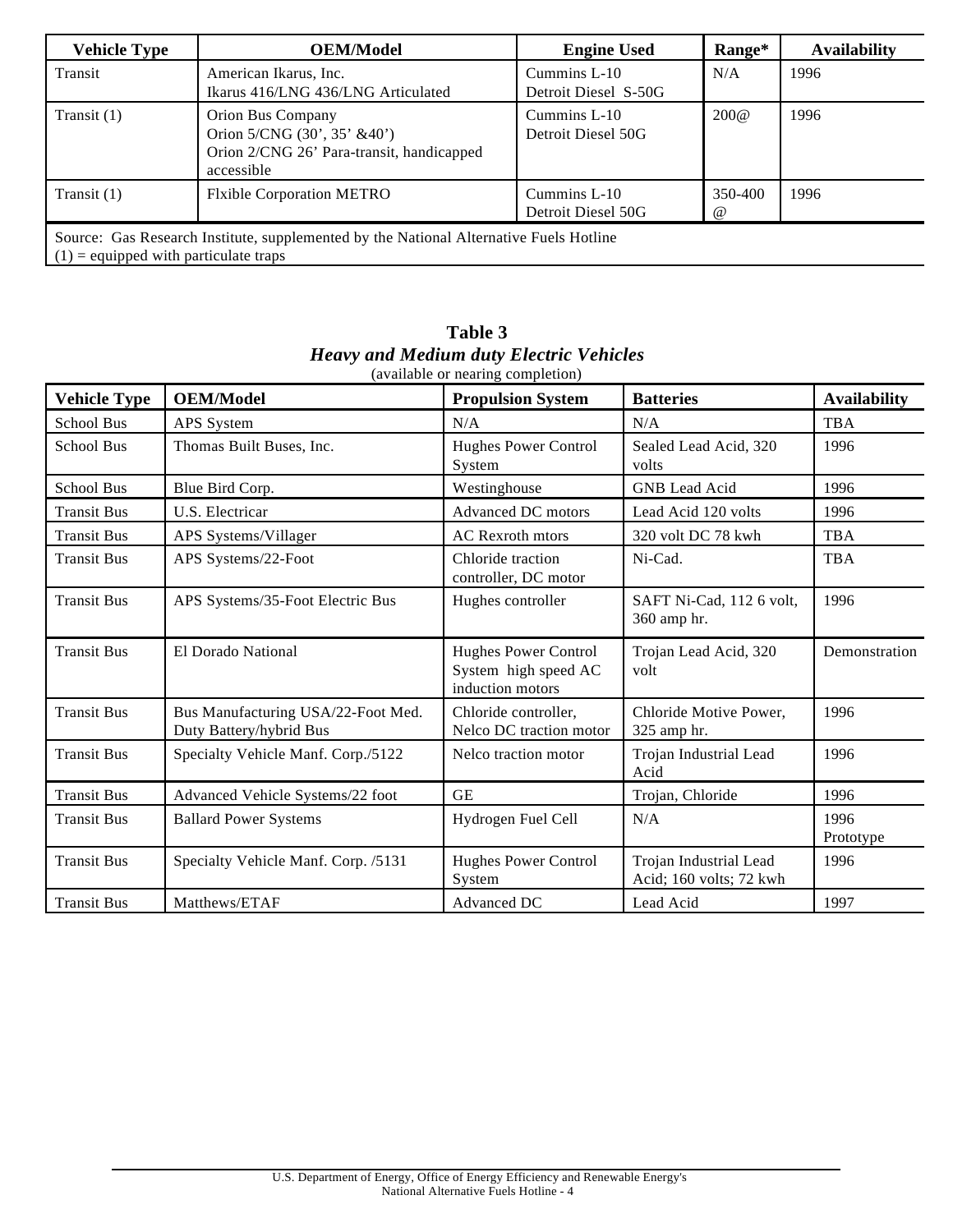| <b>Table 4. Available Alternative Fuel Engines</b>                                     |            |                  |                      |             |                           |             |      |            |           |                     |                              |               |
|----------------------------------------------------------------------------------------|------------|------------------|----------------------|-------------|---------------------------|-------------|------|------------|-----------|---------------------|------------------------------|---------------|
| Caterpiliar, Inc (See Power Systems Associates for more Caterpillar product offerings) |            |                  |                      |             |                           |             |      |            |           |                     |                              |               |
| <b>Engine</b>                                                                          | Type       | <b>Available</b> | Fuel<br>type         | CC          | <b>Emissions</b>          | <b>NMHC</b> | CO   | <b>NOx</b> | <b>PM</b> | <b>Displacement</b> | Horsepower                   | <b>Torque</b> |
| 3306                                                                                   | ${\rm HD}$ | 1996             | CNG or<br><b>LNG</b> | $\mathbf Y$ | CARB,<br><b>ULEV</b>      | 0.7         | 6.3  | 0.7        | .02       | 638.7 ci, 10.5<br>L | 250@2100                     | 820@1200 rpm  |
| 3306                                                                                   | HD         | 1996             | LPG                  | $\mathbf Y$ | CARB,<br><b>ULEV</b>      | 0.7         | 6.3  | 0.7        | .02       | 638.7 ci, 10.5      | 235@2100                     | 800@1200 rpm  |
| <b>Cummins Engine Company</b>                                                          |            |                  |                      |             |                           |             |      |            |           |                     |                              |               |
| <b>B5.9G</b>                                                                           | MD         | 1994             | CNG or<br><b>LNG</b> | $\mathbf Y$ | ULEV,<br><b>TLEV</b>      | 0.6         | 5.4  | 0.9        | 0.02      | 359 ci, 5.9 L       | 195@ 2800 rpm                | 420@ 1600 rpm |
| <b>B5.9G</b>                                                                           | <b>MD</b>  | 1994             | <b>LPG</b>           | $\mathbf Y$ | ULEV,<br><b>TLEV</b>      | $0.6\,$     | 5.4  | 0.9        | 0.02      | 359 ci., 5.9 L      | 150@ 2500 rpm                | 375@ 1500 rpm |
| L10                                                                                    | HD         | 1994             | CNG or<br><b>LNG</b> | ${\bf N}$   | CARB,<br>ULEV*            | N/A         | N/A  | N/A        | N/A       | 611 ci, 10 L        | 280-300@ 2100<br>rpm         | 900@ 1300 rpm |
| C8.3-250G                                                                              | MD         | R&D              | CNG or<br><b>LNG</b> | $\mathbf Y$ | <b>ULEV</b><br>(targeted) | N/A         | N/A  | N/A        | N/A       | 8.3 L               | 250@ 2400<br>rpm             | 750@1400 rpm  |
| M11-340G                                                                               | HD         | R&D              | CNG or<br><b>LNG</b> | ${\bf N}$   | <b>ULEV</b><br>(targeted) | N/A         | N/A  | N/A        | N/A       | 661 ci, 11L         | 340@2100 rpm                 | 1050@ 300 rpm |
| <b>Detroit Diesel Corporation</b>                                                      |            |                  |                      |             |                           |             |      |            |           |                     |                              |               |
| 30G                                                                                    | MD         | 1995             | CNG or<br><b>LNG</b> | N/A         | LEV                       | $3.5*$      | 3.4  | $3.5*$     | 0.05      | 444 ci, 7.3 L       | 210@2400 rpm                 | 485@1500 rpm  |
| 50G 260<br>hp                                                                          | HD         | 1994             | CNG or<br><b>LNG</b> | ${\bf N}$   | <b>CARB</b>               | 0.6         | 2.5  | 1.9        | 0.03      | 8.5L, 4 cycle       | 250@2100 rpm<br>260@2100 rpm | 780@1200 rpm  |
| 50G 275<br>hp                                                                          | HD         | 1994             | CNG or<br><b>LNG</b> | ${\bf N}$   | <b>CARB</b>               | 0.6         | 2.5  | 2.7        | 0.03      | 8.5L, 4 cycle       | 275@2100 rpm                 | 890@1200 rpm  |
| 50G                                                                                    | HD         | R&D              | LPG                  | ${\bf N}$   | <b>CARB</b>               | N/A         | N/A  | N/A        | N/A       | 8.5 L, 4 cycle      | 250@2100 rpm                 | 890@1200 rpm  |
| 60G                                                                                    | HD         | 1997             | CNG or<br><b>LNG</b> | ${\bf N}$   | <b>CARB</b>               | N/A         | N/A  | N/A        | N/A       | 12.7 L, 4<br>cycle  | 350-400@2100<br>rpm          | 1450 (peak)   |
| <b>Hercules Engine Company</b>                                                         |            |                  |                      |             |                           |             |      |            |           |                     |                              |               |
| <b>GTA 3.7</b>                                                                         | MD         | 1996             | CNG                  | N/A         | CARB,<br><b>ULEV</b>      | 0.6         | 2.7  | 3.1        | 0.08      | 226 ci., 3.7 L      | 130@2800 rpm                 | 285@1600 rpm  |
| <b>GTA 5.6</b>                                                                         | ${\rm HD}$ | 1996             | CNG                  | N/A         | CARB,<br><b>ULEV</b>      | 0.9         | 2.8  | 2.0        | 0.10      | 339 ci., 5.6 L      | 190@2800 rpm                 | 460@1500 rpm  |
| <b>John Deere</b>                                                                      |            |                  |                      |             |                           |             |      |            |           |                     |                              |               |
| 6081H                                                                                  | HD         | 1995             | <b>CNG</b>           | N/A         | <b>ULEV</b>               | 0.34        | 2.36 | 2.17       | .055      | 8.1 L               | 250@2200 rpm                 | 800@1350 rpm  |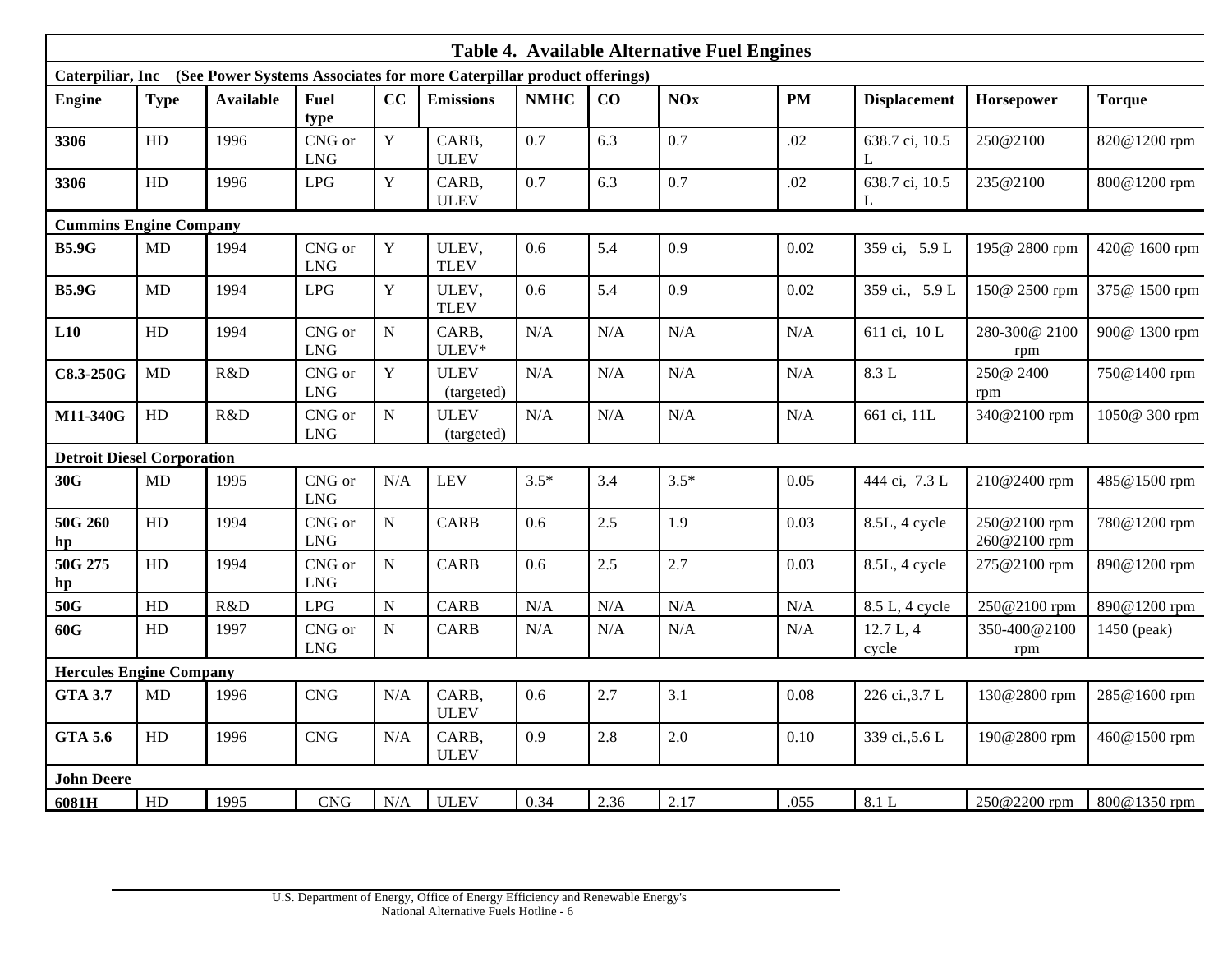| <b>Mack Trucks</b>                    |                 |                                                |                             |                                         |                            |                        |                               |                        |                          |                                                                                                                               |                     |
|---------------------------------------|-----------------|------------------------------------------------|-----------------------------|-----------------------------------------|----------------------------|------------------------|-------------------------------|------------------------|--------------------------|-------------------------------------------------------------------------------------------------------------------------------|---------------------|
| E7G325                                | HD              | 1997                                           | ${\rm LNG}$                 | CARB<br>${\bf N}$                       | 2.8<br>N/A                 |                        | 2.5                           | 0.10                   | 12L                      | 350@1800 rpm                                                                                                                  | 1370@1250rpm        |
| <b>Navistar International</b>         |                 |                                                |                             |                                         |                            |                        |                               |                        |                          |                                                                                                                               |                     |
| T444                                  | MD              | 1995                                           | $\ensuremath{\mathrm{CNG}}$ | CARB<br>N/A                             | N/A                        | N/A                    | N/A                           | N/A                    | 444 ci, 7.3 L            | 210@2400 rpm                                                                                                                  | N/A                 |
| <b>Power Systems Associates</b>       |                 |                                                |                             |                                         |                            |                        |                               |                        |                          | Power Systems Associates, a Caterpillar distributor, has modified the following engines to perform as a dual fuel gas system) |                     |
| 3126G                                 | MD              | 1996                                           | <b>DFNG</b>                 | N<br><b>CARB</b><br>Y<br><b>LEV</b>     | N/A                        | N/A                    | N/A                           | N/A                    | 439 ci, 7.2L             | $190 - 250@2400$<br>rpm                                                                                                       | 700@1500rpm         |
| 3176BG                                | HD              | 1995                                           | <b>DFNG</b>                 | N<br>CARB<br>Y<br><b>LEV</b>            | N/A                        | N/A                    | N/A                           | N/A                    | 629 ci, 10.3L            | 270-350@2100<br>rpm                                                                                                           | 1050@1200rpm        |
| $C-10$                                | HD              | 1996                                           | <b>DFNG</b>                 | CARB<br>N<br>Y<br><b>LEV</b>            | N/A                        | N/A                    | N/A                           | N/A                    | 629 ci. 10.3L            | 280-350@2100<br>rpm                                                                                                           | 1050@1200rpm        |
| $C-12$                                | HD              | 1996                                           | <b>DFNG</b>                 | <b>CARB</b><br>N<br>Y<br><b>LEV</b>     | N/A                        | N/A                    | N/A                           | N/A                    | 732 ci, 12L              | 350-425@2100<br>rpm                                                                                                           | 1250@1200rpm        |
| 3406EG                                | HD              | 1997                                           | <b>DFNG</b>                 | CARB<br>N<br><b>LEV</b><br>$\mathbf{v}$ | N/A                        | N/A                    | N/A                           | N/A                    | 893 ci, 14.6L            | 400-475@2100<br>rpm                                                                                                           | 1450@1200rpm        |
|                                       |                 |                                                |                             |                                         |                            |                        | *combined reading of nox+nmhc |                        |                          |                                                                                                                               |                     |
|                                       |                 |                                                |                             |                                         |                            |                        |                               |                        |                          |                                                                                                                               |                     |
| <b>Electric Vehicle Manufacturers</b> |                 |                                                |                             |                                         |                            |                        |                               |                        |                          |                                                                                                                               |                     |
|                                       |                 | <b>Hughes Power Control Systems (Electric)</b> |                             |                                         |                            |                        |                               |                        |                          |                                                                                                                               |                     |
| Drive train                           | <b>Type</b>     | Available                                      | <b>Battery</b>              | <b>Battery</b><br><b>Voltage</b>        | <b>Battery</b><br>Capacity | <b>Power</b><br>Rating | Range                         | <b>Speed</b>           | <b>GVWR</b>              | Frame                                                                                                                         | <b>Applications</b> |
| Electric<br>motor/battery             | MD<br><b>or</b> | 1995                                           | Sealed<br>Lead Acid         | $320-Vdc$                               | 90 kW-hr. @<br>80% D.O.D.  | 120kW<br>$(160-210)$   | $70-75$<br>miles per          | <b>55 MPH</b><br>(MAX) | 36,200<br>1 <sub>b</sub> | Thomas Built<br>Buses Saf-T-                                                                                                  | School bus          |

|                                | HD |           |                |                |                         | HP)       | charge     |             |                     | Liner EV |
|--------------------------------|----|-----------|----------------|----------------|-------------------------|-----------|------------|-------------|---------------------|----------|
| <b>Westinghouse</b> (Electric) |    |           |                |                |                         |           |            |             |                     |          |
| Drive train                    | Tv | Available | <b>Battery</b> | <b>Battery</b> | <b>Battery Capacity</b> | Power     | Range      | <b>GVWR</b> | <b>Applications</b> |          |
|                                | рe |           |                | <b>Voltage</b> |                         | Rating    |            |             |                     |          |
| Westinghouse                   | HD | 1995      | Sealed         | 336            | 4 packs (112)           | $234$ bhp | 80 miles   | 34,000      | School bus          |          |
|                                |    |           | Lead Acid      |                | batteries)              |           | per charge |             |                     |          |

#### **Glossary of Acronyms**

| CARB: California Air Resources Board | HD: Heavy duty vehicle         | NO <sub>x</sub> : Oxides of Nitrogen        |
|--------------------------------------|--------------------------------|---------------------------------------------|
| CC: Catalytic converter              | L: Liter                       | PM: Particulate matter                      |
| ci.: Cubic inch                      | LNG: Liquified natural gas     | ULEV: Ultra low emission vehicle            |
| CNG: Compressed natural gas          | LPG: Liquified petroleum gas   | * Combind NMHC and NO <sub>x</sub> emssions |
| CO: Carbon monoxide                  | MD: Medium duty vehicle        | # With a catalyst                           |
| DFNG: Dual-fuel Natural Gas          | N/A: Information not available |                                             |
| EPA: Environmental Protection Agency | NMHC: Non methane hydrocarbons |                                             |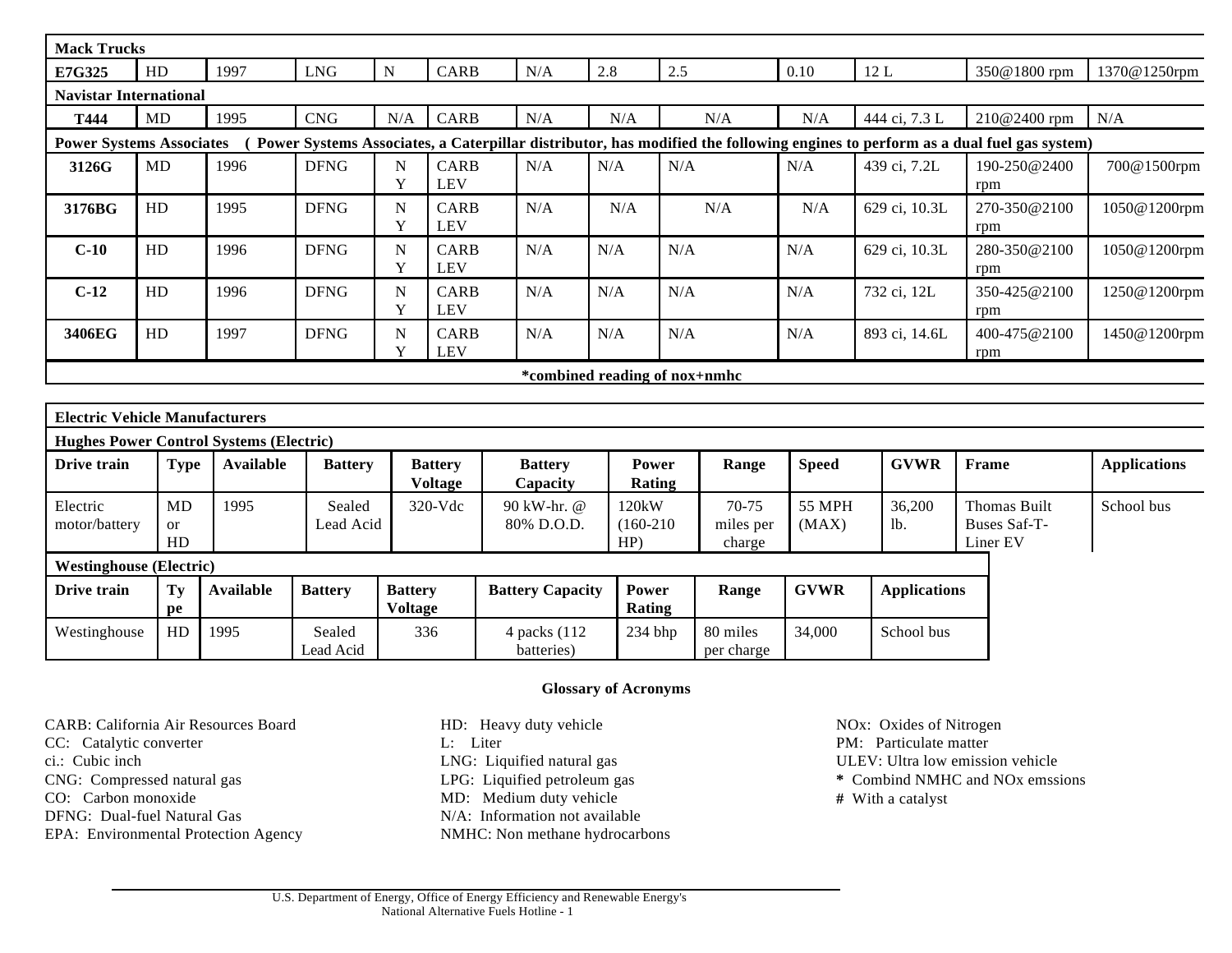## **Heavy Duty Engine Contacts**

#### **Caterpillar, Inc.**

Steve McCormick P.O. Box 610, Moseville, IL 61552-0610 **Phone:**(309) 578-4929 **Fax:** (309) 578-2053

#### **Cummins Engine Company**

Carl Koontz, Director Alternate Fuel Services Steve Goss, Automotive Marketing Support M/C-40915 or M/C 60610 Columbus, IN 47202-3005 **Phone:** (812) 377-7624 or 6920 **Fax:** (812) 377-5532 or 1309

#### **Detroit Diesel Corporation**

Stanley Miller, Manager Alternative Fuel Technology 13400 Outer Drive West, Detroit, MI 48329-4001 **Phone:** (313) 592-7046 **Fax:** (313) 592-5604

#### **Hercules Engine Company**

Danny Higgins, Alternative Fuels 101 - 11th Street, S.E., Canton, OH 44707 **Phone:** (330) 454-5631 **Fax:** (330) 454-1030

#### **Hughes Power Control Systems**

Bill Clayton Thomas Built Buses 1408 Courtesy Road, High Point, NC 27260 **Phone:** (910) 889-4871 **Fax:** (910) 889-2589

#### **John Deere**

Joby Javellana, Product/Market Manager Deere Power Systems Group P.O. Box 5100, Waterloo, IA 50704-5100 **Phone:** (319) 292-5348 **Fax:** (319) 292-5075

**Mack Trucks Inc.** Bill Dougherty, Vice President of Marketing 2100 Mack Boulevard, Box M, Allentown, PA 18105 **Phone: (**610) 709-3296 **Fax:** (610) 709-2380

## **Heavy Duty Engine Contacts**

#### **Navistar International**

John Haggard, Navistar Engine Division 10400 West North Ave, Melrose Park, IL 60160 **Phone:** (708) 865-4154 **Fax:** (708) 865-3330

#### **Power Systems Associates**

Kevin W Campbell, North American Business Manager Dual Fuel Engines P.O. Box 7044, Los Angeles, CA 90020 **Phone:** (310) 463-6033 **Fax:** (310) 699-7971

#### **Westinghouse**

Roland Gray (Westinghouse contact) Blue Bird Corp. 3920 Arkwright Road, Macon, GA 31012 **Phone:** (912) 757-7108 **Fax:** (912) 474-9131

#### **Medium And Heavy Duty Truck Manufacturers**

## **Crane Carrier Company**

Ruben Brown, 1925 N. Sheridan, Tulsa OK 74115 **Phone:** (918) 836-1651 **Fax:** (918) 832-7348 Crane manufactures refuse haulers

#### **Freightliner**

Debbie Nicholson 6135 NE 80th Avenue, Portland, OR 97218-4033 **Phone:** (503) 735-8000 **Fax:** (503) 735-7327

#### **Ford Commercial Truck Division**

Mark Bently, Marketing Planner 6800 Executive Plaza Drive, Suite 950 Dearborne, MI 48126 **Phone:** (313) 323-9708 **Fax:** (313)

#### **Kenworth**

Evan Campbell 10630 NE 38th Place, Kirkland, WA 98033-7928 **Phone:** (206) 828-5000 **Fax:** (206) 828 5999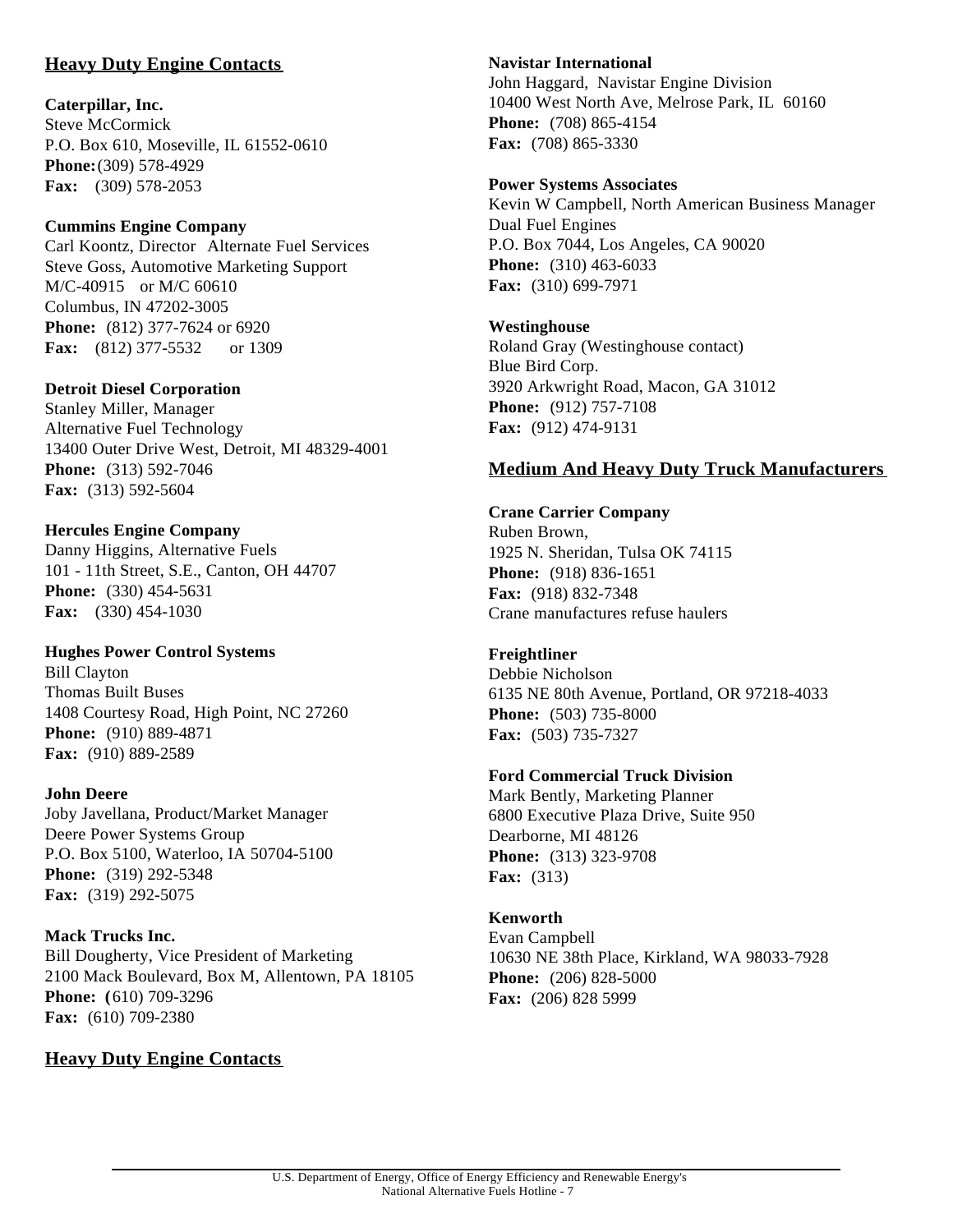## **Medium And Heavy Duty Truck Manufacturers**

#### **Mack Trucks Inc.**

Bill Dougherty, Vice President of Marketing 2100 Mack Boulevard, Box M, Allentown, PA 18105 **Phone: (**610) 709-3296 **Fax:** (610) 709 2380

#### **Navistar International**

John Haggard, Navistar Engine Division 10400 West North Ave, Melrose Park, IL 60160 **Phone:** (708) 865-4154 **Fax:** (708) 865-3330

#### **Oshkosh Truck Corporation**

Ron Ziebell, Head of Engineering 2307 Oregon Street, Oshkosh, WI 54901-6964 **Phone:** (414) 235-9150 **Fax:** (414) 233-9610

#### **Ottawa Truck Inc.**

Joe Haster 415 East Dundee Street, Ottawa, KS 66067-1543 **Phone:** (913) 242-2200 **Fax:** (913) 242-6117

#### **Peterbilt Motors Company**

Marketing Offices 1700 Woodrook Street, Denton, TX 76205-7864 **Phone:** (817) 591-4000 **Fax:** (817) 591-4091 Engineering Department Jim Mayfield, Senior Project Engineer 3200 Airport Road, Denton, TX 76202-0550 **Phone:** (817) 566-7752 **Fax:** (817) 566-7744

#### **SISU USA Inc.**

Henry Lamb, Operation 1301 Cherokee Trace, White Oak, TX 75693-5490 **Phone:** (903) 759-5490 **Fax:** (903) 297-8166

#### **Volvo GM Heavy Truck Corporation**

Bill Brubaker, Vice President of Manufactoring Dublin, VA 24084 **Phone:** (540) 674-4181 **Fax:** (540) 674-7499

#### **Western Star**

Howard Cunning 2076 Enterprise Way, Kelowna, BC V1Y6H8 **Phone:** (604) 860-3319 **Fax:** (604) 868-6210

#### **Bus and Truck Information Sources**

#### **American Bus Association**

Kenneth Ryan, Office Manufactoring 1100 New York Ave., NW, Suite 1050 Washington, DC 20005 **Phone:** (202) 842-1645 **Fax:** (202) 842-0850

#### **American Trucking Association**

Tim McGrath 2200 Mill Road, Alexandria, VA 22314-4677 **Phone:** (703) 838-1966 **Fax:** (703) 838-0291

#### **California Energy Commission**

Bob Aldridge Safe School Bus and Clean Fuel Demonstration Program 1516 Ninth Street, Sacramento, CA 95814 **Phone:** (916) 654-4989 **Fax:** (916) 654-4420

#### **Electric Transit Vehicle Institute**

Rick Hitchcock, President John Capell, Executive Director 1617 Wilcox Blvd, Chattanooga, TN 37406 **Phone:** (423) 622-3884 **Fax:** (423) 622-0744 Non-profit corporation involved with electric transit bus development and demonstration.

#### **National Alternative Fuels Hotline**

P.O. Box 12316, Arlington, VA 22209 **Phone:** 800-423-1DOE **Fax:** (703) 528-1953 *"Alternative Fuel Transit Buses: Interim Results from the National Renewable Energy Laboratory's Vehicle Evaluation Program, First Report May 1995"*

#### **Southern California Edison**

Dean Taylor Electric Transportation Division P.O. Box 800, Rosemead, CA 91770 **Phone:** (818) 302-8513 **Fax:** (818) 302-1328 Involved with electric school bus demonstration program with CALSTART. Offers a guide to funding sources for electric battery-powered buses.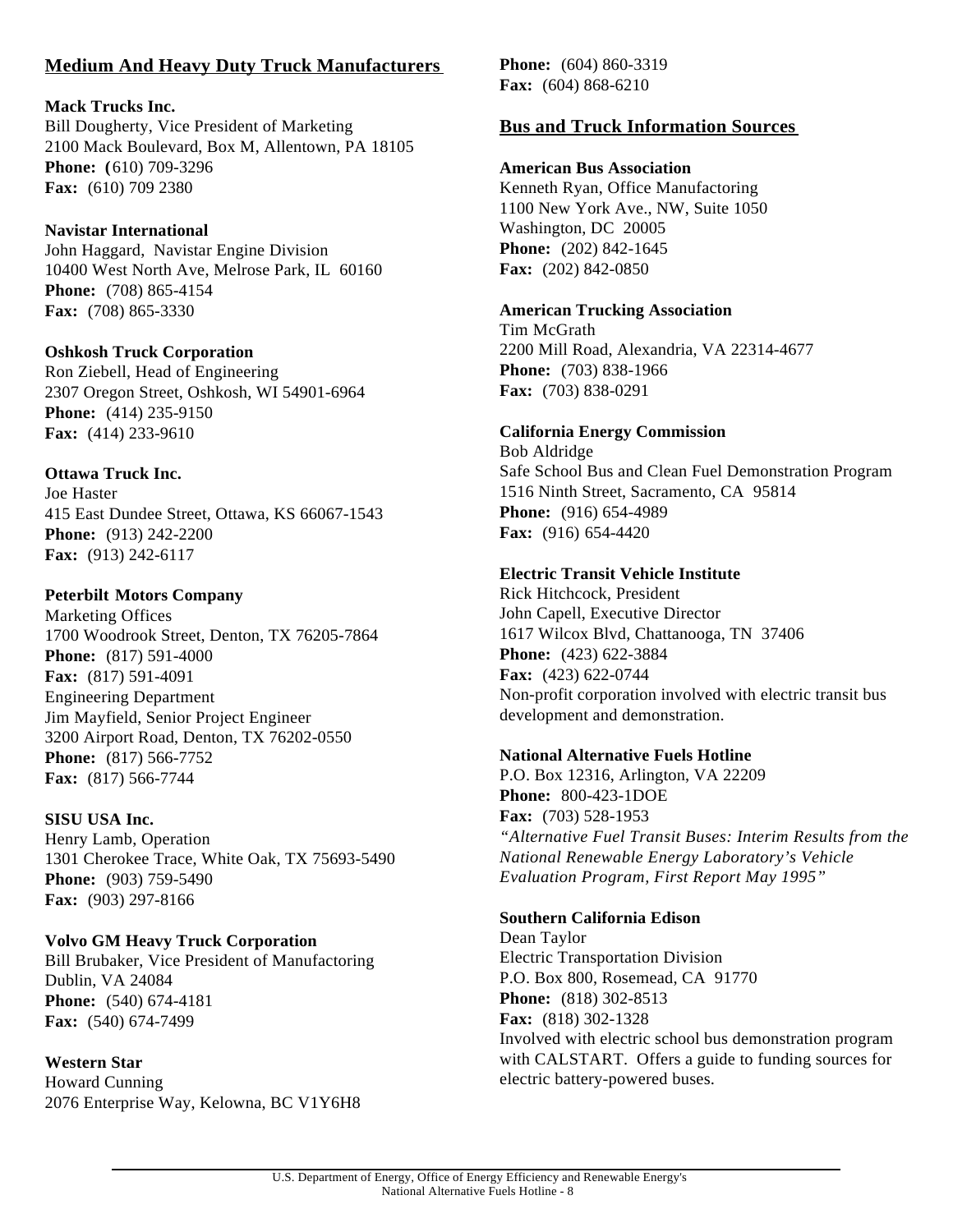## **Bus and Truck Information Sources**

## **Truck Manufacturers Association**

William Leasure 1225 New York Avenue, Suite 300, Washington, DC 20005 **Phone:** (202) 638-7825 **Fax:** (202) 737-3742

## **U.S. Dept. of Energy, Office of Alternative Fuels**

Steve Goguen, Heavy Duty Truck Program 1000 Independence Ave., SW, Room 5G086 Washington, DC 20585 **Phone:** (202) 586-8044 **Fax:** (202) 586-1600

## **U.S. Environmental Protection Agency**

Phil Carlson, Urban Buses National Vehicle and Fuel Emissions Laboratory 2565 Plymouth Road, Ann Arbor, MI 48105 **Phone:** (313) 668-4270

## **Transit And School Bus Manufacturers**

## **APS Systems**

Gene Polido, Head of Engineering 3535 West 5th Street, Oxnard, CA 93030-6403 **Phone:** (805) 984-0300 **Fax:** (805) 984-

## **Advanced Vehicle Systems Inc.**

Joe Ferguson, President 3101 Parker Lane, Chattanooga, TN 37419-1708 **Phone:** (423) 821-3146 **Fax:** (423) 821-0042

## **American Ikarus Inc.**

Rich Himes 530 New Los Angeles Ave., Suite 205 Moorpark, CA 93021 **Phone:** (805) 529-5080 **Fax:** (805) 529-3858 American Ikarus Inc. offers a 40-foot and 60-foot articulated bus with a LNG Cummins L10 or Detroit Diesel Series 50 engine. The company supplied 62 LNG buses to the Houston Metropolitan Transit Authority.

## **Ballard Power Systems, Inc.**

Jim Balcom, Manager of Manufactoring 107-980 W. 1st St., North Vancouver, BC V7P 3N4 CANADA **Phone:** (604) 454-0900

## **Fax:** (604) 986-3262

Ballard has developed a hydrogen fuel cell transit bus to be offered to transit operators for demonstration purposes in 1996-97.

## **Blue Bird Corporation**

Roland Gray P.O. Box 927, Fort Valley, GA, 31030-0937 **Phone:** (912) 757-7108 **Fax:** (912) 474-9131 Offers a 72-passenger electric school bus in partnership with Westinghouse Electric. Also developing a natural gas bus with John Deere.

## **Champion Motor Coach, Inc.**

Tim Farney 331 Graham Road, P.O. Box 158, Imlay City, MI 48444 **Phone:** (800) 776-4943 **Fax:** (810) 724-7748 Champion's Centurion, Challenger, and Commander model transit and shuttle buses are available for conversion to natural gas at a nearby upfitter.

## **Chance Coach, Inc.**

Richard Carlon 4219 W. Irving St., Witchita, KS, 67209 **Phone:** (316) 942-7411 **Fax:** (316) 942-0401 Chance Coach offers a rubber tire streetcar trolley that runs on a Cummins CNG engine.

## **Eldorado National Co.**

Gentry Shaw 13900 Sycamore Way, Chino, CA 91710 **Phone:** (909) 591-9557 **Fax:** (909) 591-5285 ElDorado offers transit buses that run on CNG, LNG, electricity, and hybrid technologies.

## **Flxible Corp.**

Dave Kossler 970 Pittsburgh Drive, Delaware, OH, 43015 **Phone:** (614) 362-2607 **Fax:** (614) 362-2658 Flxible Corp. offers a CNG and LNG option for its 30-, 35- and 40-foot transit buses.

## **Gillig Corp.**

5800 Clawiter Rd., Hayward, CA 94545 **Phone:** (510) 785-1500 **Fax:** (510) 785-6819